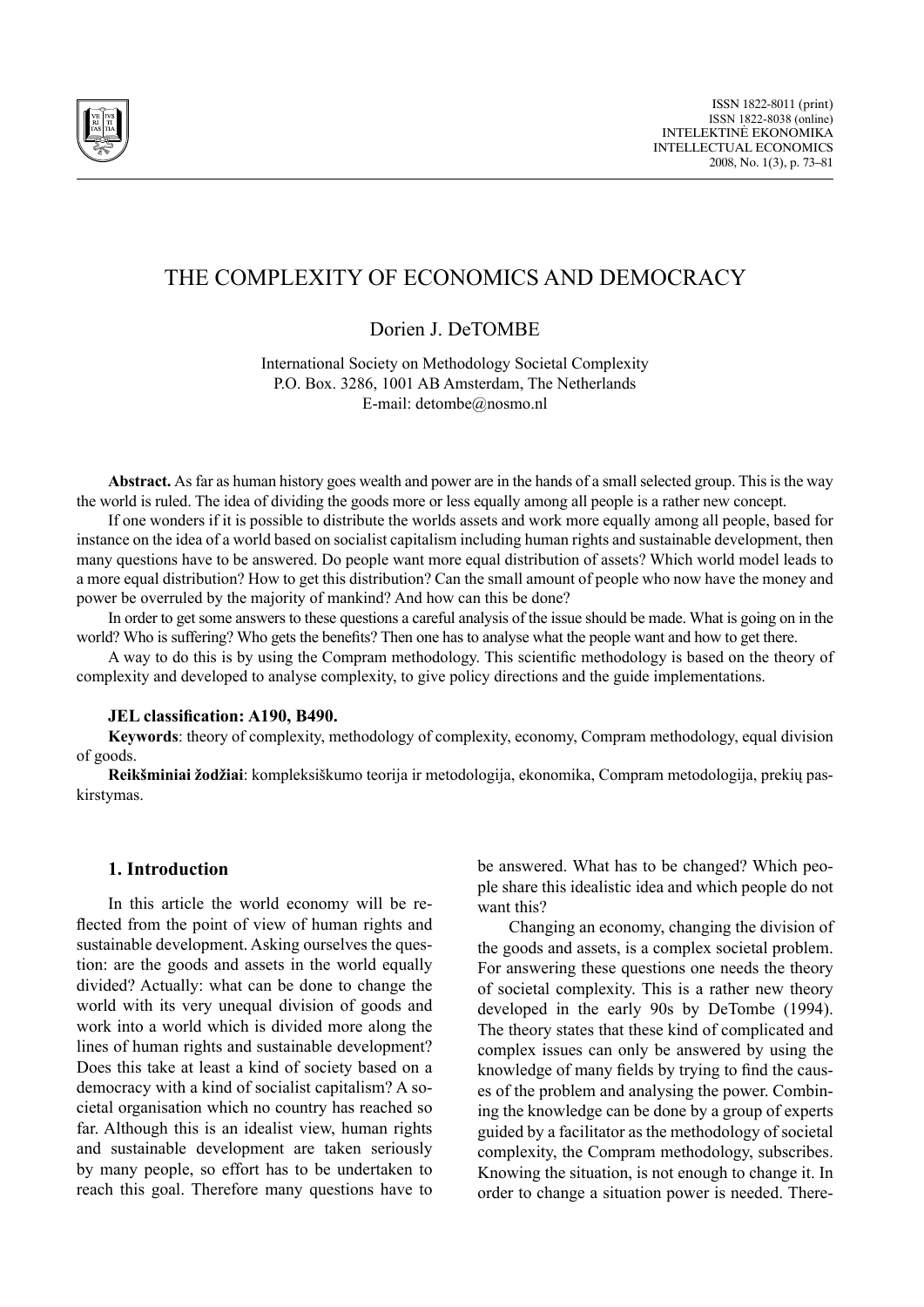fore actors are invited to reflect on the problem. Although this kind of approach is rather new, some fruitful applications have been done. The methodology is based on the idea that two people know more than one. The whole is more than the sum of the individual parts. This is also based on the idea that the actors have to come to a kind of an agreement in order to implement interventions successfully. Looking at complex societal issues in this way there is a possibility to arrive at more sustainable interventions because the interventions are directed to the causes of the problem and not on the effect. In most everyday life the policy makers tent to do a shallow analysis of the situation and often only work on the effects of the problem and not on the causes. In science too often only mono disciplinary research is carried out in which one very soon reaches the limits of one's field. Therefore a multidisciplinary approach is necessary to find better and more sustainable answers to problems by applying interventions to causes and by including all main actors in the negotiation.

# **2. Wealth and power**

History shows that money and power stays within a small selected group of people, like the first emperor of China Qin Shi Huangdi (221 BC)<sup>1</sup>, the Roman emperors who ruled from Morocco till the river Rhine 27 BC till 565 AC), Genghis Khan (1206-1227) and his heirs (till 1290) ruled over parts of china until the borders of Vienna, Turkish sultans (1290-1924) who ruled over parts of Asia and Europe until the border of Vienna around 1500 and until recent in the hands of kings in Europe, Tsars in Russia, sultans in the Middle East and emperors in China and Japan. These people were extremely rich and powerful, sometimes even had the status of a god like in Japan. Most of these rulers ruled in a kind of autocratic way. They made people pay and work for them in exchange for some 'safety' and belonging to a group. The persons of the selected group might change, overruled by new rulers, but the group as such stayed extremely small. Most wealth and connected with this power was conquered by force, making the people of the state work for the glory and power of the ruler.

How could these people become so rich and powerful? Mostly by conquering with pure strength and slyness and perseverance combined with often extreme cruelty. Men conquered large parts of countries, often by using other men as soldiers and slaves for their own protection and benefit. After their death the power and assets are often inherited by their children such as with the European kingdoms and Asian Emperors. Recent examples of cruel powerful men are Hitler, Stalin, Mao Zedong, all self indicated leaders.

# **3. Ideal of democracy: equal chances for all people**

The idea of dividing the goods more or less equally among all people is a rather new concept. This idea was initiated by philosophers in the time of the Enlightenment<sup>2</sup> in France in the  $18<sup>th</sup>$  century and continued with the creation of the USA by its Constitution in 1787, ("We, the People of the United States")<sup>3</sup>.

This idea is further developed including (male) labourers by Marx and now mostly accepted in democratic countries as a part of human rights (Humphrey, 1948). Although now generally accepted in democracies, seen in the light of the history of mankind the idea of equal chances for all people is rather new. In a democracy we like to distribute power and money more or less equal along the lines of capacity of people, a meritocratic ideal. Too large gaps between the richest and the poorest persons in a country is not desirable. This might be a source of societal upheaval and does not correspond to the human rights and the ideal of equality. In a democracy the leaders should be selected because of their capability and elected by all the people for periods of temporary power. The people of a country hope that in this way they are guided by persons who represent the people and take the benefit of the people into account. In a democracy representatives of the people should take care of the goods, work and benefits of a country and distribute this equally among all people, in a way that every person's basic needs are fulfilled, meanwhile respecting the diversity of people. In this way one gets a democracy with equal chances for all people.

Do the individuals who represent the people really act on behalf of the people or do they act as new kings and go after their own benefit and that of their friends. Let us look at the modern democracy in Northern America, the USA (capitalism) in order to see whether this idea is followed<sup>4</sup>.

<sup>1</sup> Qin Shi Huangdi made himself emperor of China and gave himself political power and religious power, he made himself god in 221 before Christ. He is remembered by the huge terracotta army found near Xian in China where he made a mausoleum for himself with an enormous army, and with animals made of clay (Matter, 2008).

The period of Enlightenment is about from 1640 till the end of 18<sup>th</sup> century.

The Declaration of Independence in 1776 by B. Franklin & T. Jefferson. The Constitution of the US is of 1787 at that time excluding women and slaves.

<sup>4</sup> Former communist countries like USSR and China broadcast-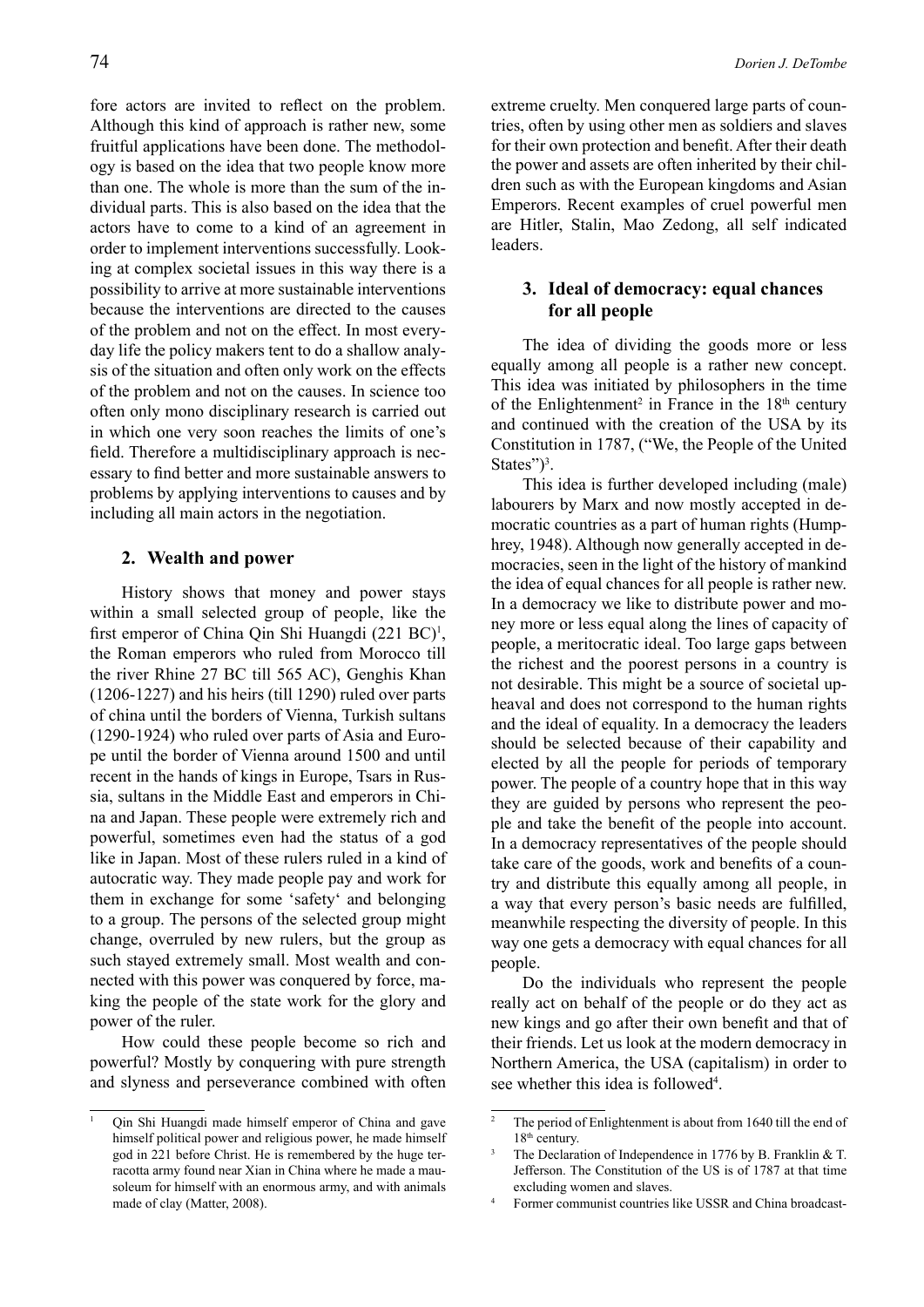### **4. Capitalism and democracy**

In the USA there is officially a meritocratic way of dividing assets and goods: all people have the equal chances to get the same if they work hard and are qualified according to their talents<sup>5</sup>.

However, is this idea really in place in practice? We see in these countries extremely rich people and, referring to USA, a huge group of poor people<sup>6</sup>.

The economic rules within a capitalist system as the USA, allow some people to get extremely rich on the expense of others. Some activities make some people extremely rich, like for instance being a CEO7 of car, oil, steal, electricity, banks or insurance company. Paying the labourers a small amount of money, keeping them obedient and taking most of the profit themselves shared with the shareholders of the company8 . This way of handling is often justified by the idea that the boss takes the initiative and the risk, and makes all the effort, however labourers give also much effort, and often have to endure serious healthcare risks, without getting an equal share of the profit<sup>9</sup>.

The CEO's of business companies of the last decades tend to pay themselves extremely high salaries and bonuses and shares of the company, meanwhile sell out their firms if it is profitable. The same phenomenon is observed not only in the USA but also in western Europe. An example is the Dutch ABM Amro bank where the CEO Groenink sold out the company in 2007 with direct high profit for himself in millions of euro<sup>10</sup>. Another example of company mismanagement and personal greed is the gambling

CEO is chief executive officer.

with pension money by the electricity firm Enron in California. Labourers were persuaded to buy shares of the company which very soon were not worth a penny (Gibney, 2005). This was the same firm Enron that shut down the electricity for some days in California in order to increase the electricity prices. The same kind of unscrupulous management is to be seen in the mortgage disaster started in 2007 in the USA by selling too expensive houses to poor people, giving them the idea that the mortgage is low and affordable. The mortgage was low initially, however, after a short while the interest on the mortgage went up sky high (New York Times, 2007). These poor people could not cover the high mortgage rates, so they had to sell their houses back to the bank or on the market for much lower prices than before. These commercial activities were carried out on purpose by some USA banks (NRC, 2007; IMF, 2008<sup>11</sup>) in order to make fast and easy money. These banks tried to decrease their own risk by reselling packages of mortgages to other banks, in this way avoiding their own responsibility for this mortgage disaster. This resulted in 2007 and 2008 in a world wide chain of huge bank risks, which made many economies suffer. Some people got high benefits from this mortgage game and most people debts, known as the credit crisis 12.

Other legal ways to become rich quickly is the war industry. War industry production is an extremely easy way to earn huge amounts of money for some, where meanwhile for many others often an enormous source of anxiety, fear, pain, disaster and poverty. For the government starting war is a way of getting new territories and more power, for the war industry selling weapons to both sides is very profitable and for the building companies rebuilding the bombed and destroyed cities is an easy way of acquisition of new projects, and earn a lot of money. See how it is done in the Iraq war started by the Bush junior administration (USA) in 2003. The security of oil for business and the profitable war economy seems to justify this war from the USA point of view, meanwhile 'selling' this concept to the people as fighting for democracy 13.

ed also the idea of equal division of work and goods among the people. However the guided plan economy of the communist countries created in reality big difference between rich and poor people and, more over, abused the freedom of many people. 50 Million people were send to camps in Siberia during the Stalin period in USSR 1918-1956 indicated as 'enemy of the state' (Solzjenitsyn,1974). In China millions of people died of hunger and cruelty by the policy of their own leader Mao Zedong during his communistic regime (Wu, 1994).<br>This does not include women (DeTombe & Muntjewerff).

Women are still often treated as second hand labourers and in general at least paid 15% less for their labour in comparison with men.<br>The USA has 45 million people poor people out of a popula-

tion of nearly 300 million (about 15% of the population).

<sup>8</sup> CEO Groenink of the ABN Amro ( The Netherlands) got a yearly income of 354 times the mean salary of his employees (NRC, 2007).

The owner of a company do not have the risk personally. The law is formulated in this way that when the firm get bankrupt the owner is not direct personal responsible.

<sup>&</sup>lt;sup>10</sup> The Childrens Investment Fund (TCI) a private equity fund, stimulated in 2007 to dividing the ABN Amro bank. This gave the TCI owner Chris Holm a benefit of hundreds of millions (NRC, 2008).

<sup>&</sup>lt;sup>11</sup> In the Global Financial Stability Report of the IMF is the debt due to the mortgage credit crisis estimated on 21 March 2008 on 945 Billion us dollar (600 billion Euro). 12 John Paulson earned in one year (2007) 3 billion US dollar

with his hedge fund Paulson & Co, speculating on the downfall of the American house market and the mortgage crisis (Trader Monthly, 2008)

<sup>&</sup>lt;sup>13</sup> The USA government supported Saddam Hussein (1979-2003) in the beginning of his political career. The same person that was fought in the first ( ended in 1991) and second USA –Iraq war ( started in 2003), his me wit support of the UK.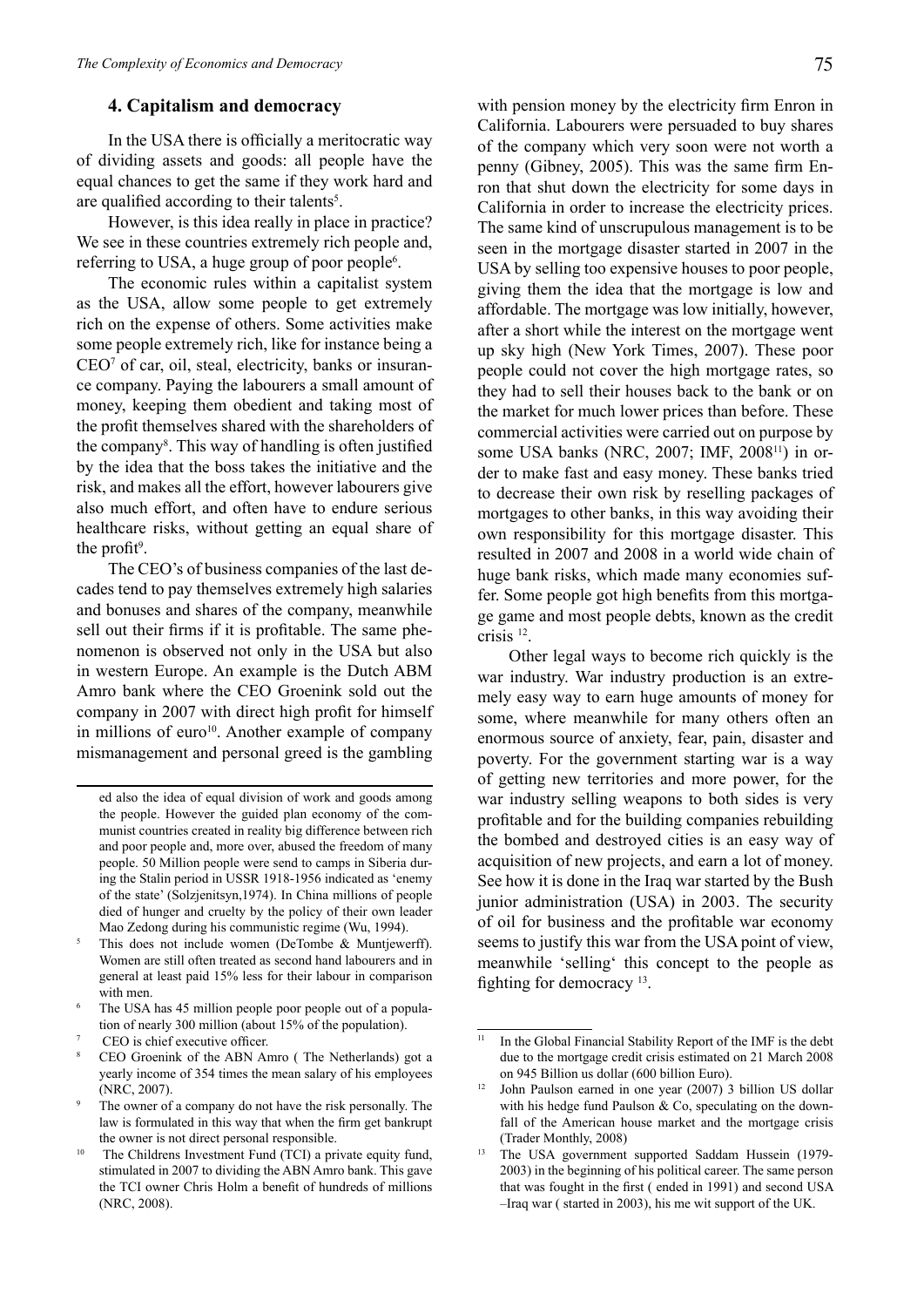These capitalist activities are legitimated by law, so is selling cigarettes and alcohol<sup>14</sup>, gambling on the stock market and buying firms by hedge funds and private equity funds, selling and reselling vulnerable mortgages. It is all allowed within the economic rules of the capitalist market of the USA and in Europe. However these activities lead to poverty of many, enlarging the income gap between people.

# **5. Corruption, illegal activities and tolerance**

Next to legal activities there are illegal but often tolerated activities, or at least not strongly fought activities, which make people rich very quickly. Such as human trafficking, prostitution, child labour, illegal adoption of children, gambling (Las Vegas), soft and hard drugs trade and organ trade<sup>15</sup>. The government, even in a co-called democracy, is not always so taken care of the interest of the people who elected them in order to represent them. Too often many governments primarily take care of the interest of a small group of businessmen $16$ .

Can the excrescence of capitalism be diminished in favour of that of a real democracy? Can the government do something about this? The few rules there are for diminishing the excrescence of capitalism are not enough or do not function. Or the people who have to control these rules are reluctant to do so as long as they and their friends benefit<sup>17</sup>. Most power of the kings and tsars in Europe are now replaced by (self) elected statesmen. The real power is still in the hands of the government or taken over by the small group of rich people; owners of pension and insurance companies (Smit, 2003). The power and the wealth are now in the hands of a small group of captains of industry18.

## **6. Developing countries and support**

Within the developed countries there is a gap between rich and poor inhabitants, however between the countries in the world there is an even bigger gap between the rich and the poor; the so-called developed and the developing countries. Instead of smaller, this gap seems to grow wider. There are many reasons for this gap (Diamond, 1997; Landes, 1998). One of the reasons is that the resources, labour and goods of the developing countries are sold for too low prizes to the rich developed countries.

Given the idea of real democracy and equal division of goods and assets among all people in the world, the developing countries are left behind. To change this structural and incidental developing money is given by the rich countries.

Structural foreign aid is not so helpful as it seems. The reason for this is that the target group is wrongly defined: men instead of women or often the support does not reach the target group. However, although it looks very good structural foreign aid is in essence often a support for the business of the developed countries itself. When technical support is given, like computers, medical or transportation devices, the support often lacks the necessary education for use and maintenance. Or when medicines are given it happens that these medicines have already proven to work inadequately $19$ .

Incidental foreign aid is given in times of disaster and famine. War is one of the main sources of famine. In the last fifty years people of African descent from different tribes have been set up against each other and stimulated to kill each other<sup>20</sup>; women and children flee without the means of existence and farmers leave their land not taken care of. 80 per cent of the money given in these incidental projects do not reach the target groups. In these cases keeping peace, fighting corruption and changing the international trade agreements would do better for the developing countries than giving money and food. Often there is no democracy and the government is corrupt in these countries. Although most people are very poor in the developing countries, some are extremely rich<sup>21</sup>.

<sup>&</sup>lt;sup>14</sup> Joseph Kennedy, USA gathered his family capital in the early 20ties in the prohibition days with smuggling alcohol. His son John F. Kennedy became the 35th president of the USA in the period of from 1960-1963

<sup>&</sup>lt;sup>15</sup> Carla del Ponte, war investigator of the recent Balkan war, described in her book 'La Caccia' (Del Ponte, 2008) that the Kosovo's Liberation Army traded organs of killed Servers.

This kind of corruption is well spread in countries like Italy and Indonesia. 17 Berlusconi, of the party of Forza Italia, was premier in Italy

from 2001-2006. Berlusconi is the richest men of Italy. He owned in 2002 7 billion Euro. He was convicted because of fraud, perjury and bribery, but came free because he changed the law. The mafia supports his Forza Italia party, and thus is tolerated by the government of Berlusconi. Judges who want to fight the mafia are obstructed by the government of Berlusconi.<br><sup>18</sup> The 400 richest people of the world has more money than the

<sup>6.8</sup> billion (minus 500 ) people together (De Preter, 1983; Forbes, 2008). Rockefeller owned in 1937 1.4% of the GNP ( 1.4 billion) ; Bill Gates owns 0.66% of the GNP ( 82 billion).

Such as donating free already inadequate HIV/Aids medicines to Africa by Bush jr. administration while already know that people get resistant soon from these medicines.<br><sup>20</sup> The Tutsi's and Hutu's in the Rwanda civil war in 1994.

The number 4, 5, 6 of the ranking of the richest people of the world by Forbes (2008) are living in India. The developing country Indonesia is long time governed by the extremely rich and corrupted family of Suharto (1967-1998).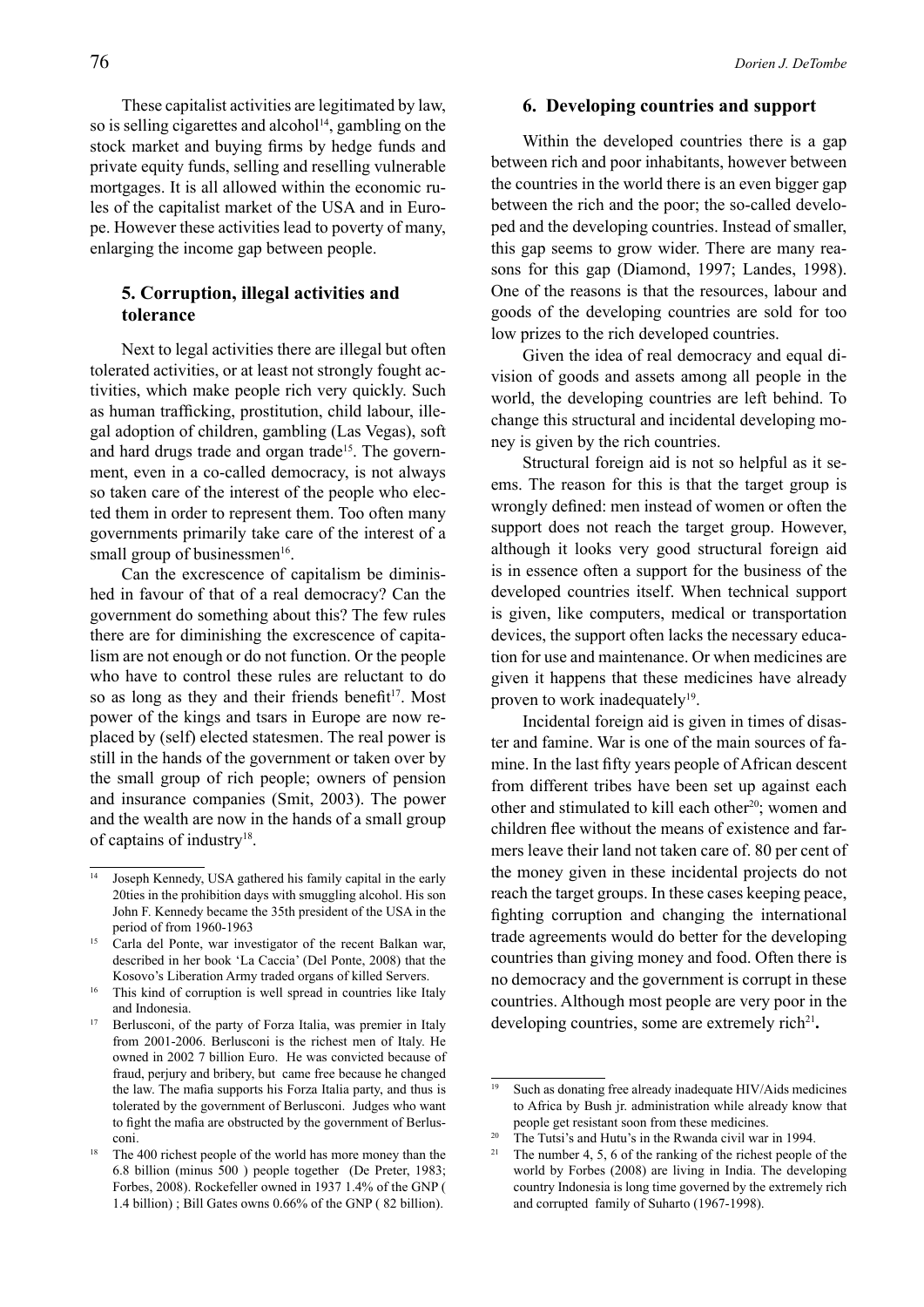# **7. Is real democracy possible?**

Can the economy be directed towards the idea of socialism based capitalism where the human rights are ensured and where the production, including the methods of production, are sustainable (DeTombe, 2008), and where people can live in peace and freedom, having enough goods to maintain themselves and their family and where individual differences are respected?

To answer this question many issues have to be studied. First: is a socially based capitalism democracy based on human rights and sustainable development a guarantee to a better life for many people? Second: does the majority of people really want a more equal division of goods and assets? Third: will or can the people who have the money and power support or obstruct this idea?

The description given above is neither complete nor detailed enough to answer these questions. In order to answer these questions one needs to invoke the theory of complexity (DeTombe, 1994, 2003) the description above is only meant as an illustration and indication of what is happening in the world. In the theory of complexity this is called an awareness of a complex societal problem (phase 1.1 of the phases of problem handling; see figure 1) To be aware of the gap between the ideal idea of democracy and reality. Questions stated above are only a few of the many questions that have to be analysed and answered before one can answer the question whether real democracy is possible.

In order to answer these questions a thorough analysis of the wealth, the power, economy, international trade and human goals, drives and desires is needed. Diminishing the inequality of wealth between the countries and within the countries starts with identifying the causes of the inequality and those who profit from this inequality and who suffers. Which phenomena, goods, organisations, people, states, contracts etc. are involved and how are the phenomena related to each other. Ideas and concepts should be changed. For instance, what to do with the concept of GNP and sustainable development. An international control of respect of the human rights to labor should be established there for the GNP as a measurement of progress should be replaced by the definition of the national quality of life (NQL) as an indicator of welfare of a country. This gives a better evaluation of what is really the quality of life in a society, which includes well-being and welfare into the national product (DeTombe, 2008). To start the insight in this complex and difficult material one needs to make good understandable simulation models in which the connection between the phenomena can be described and where one can see how the phenomena interact. Making this kind of simulation model can not be done by one person alone. This has to be done by a team of experts; each with expert knowledge of their own field. A good scientific methodology to do this is the Compram methodology developed to analyse, guide and evaluate complex societal issues (DeTombe, 1992, 1994, 1997, 1999, 2000a, 2000b, 2001, 2003, 2004).

# **8. The theory of societal complexity and the Compram methodology**

The theory of societal complexity (DeTombe, 1994, 2003) recognizes twelve phases in the problem handling process (see figure 1). The phases should be followed in the prescribed order, but can also be used iterative, meaning that one can not skip a phase but one can go back to earlier phases of the handling process if necessary.

#### *Sub-cycle 1: Defining the problem*

| phase 1.1   | becoming aware of the problem and       |
|-------------|-----------------------------------------|
|             | forming a (vague) mental idea;          |
| phase 1.2   | extending the mental idea by reflection |
|             | and research;                           |
| phase 1.3   | putting the problem on the agenda and   |
|             | deciding to handle the problem;         |
| phase 1.4   | forming a problem handling team and     |
|             | starting to analyze the problem;        |
| phase 1.5   | gathering data, exchanging knowledge    |
|             | and forming hypotheses;                 |
| phase $1.6$ | formulating the conceptual model of     |
|             | the problem.                            |
|             |                                         |

Sub-cycle 2: Changing the problem

| phase 2.1 | constructing an empirical model and    |
|-----------|----------------------------------------|
|           | establishing the desired goal;         |
| phase 2.2 | defining the handling space;           |
| phase 2.3 | constructing and evaluating scenarios; |
| phase 2.4 | suggesting interventions;              |
| phase 2.5 | implementing interventions;            |
| phase 2.6 | evaluating interventions.              |
|           |                                        |

#### Figure 1. **The phases in the problem handling process (DeTombe, 1994, 2001, 2003)**

As indicated before the description above (paragraph 1-5) is the first phase of the problem handling process. When this idea of inequality is taken se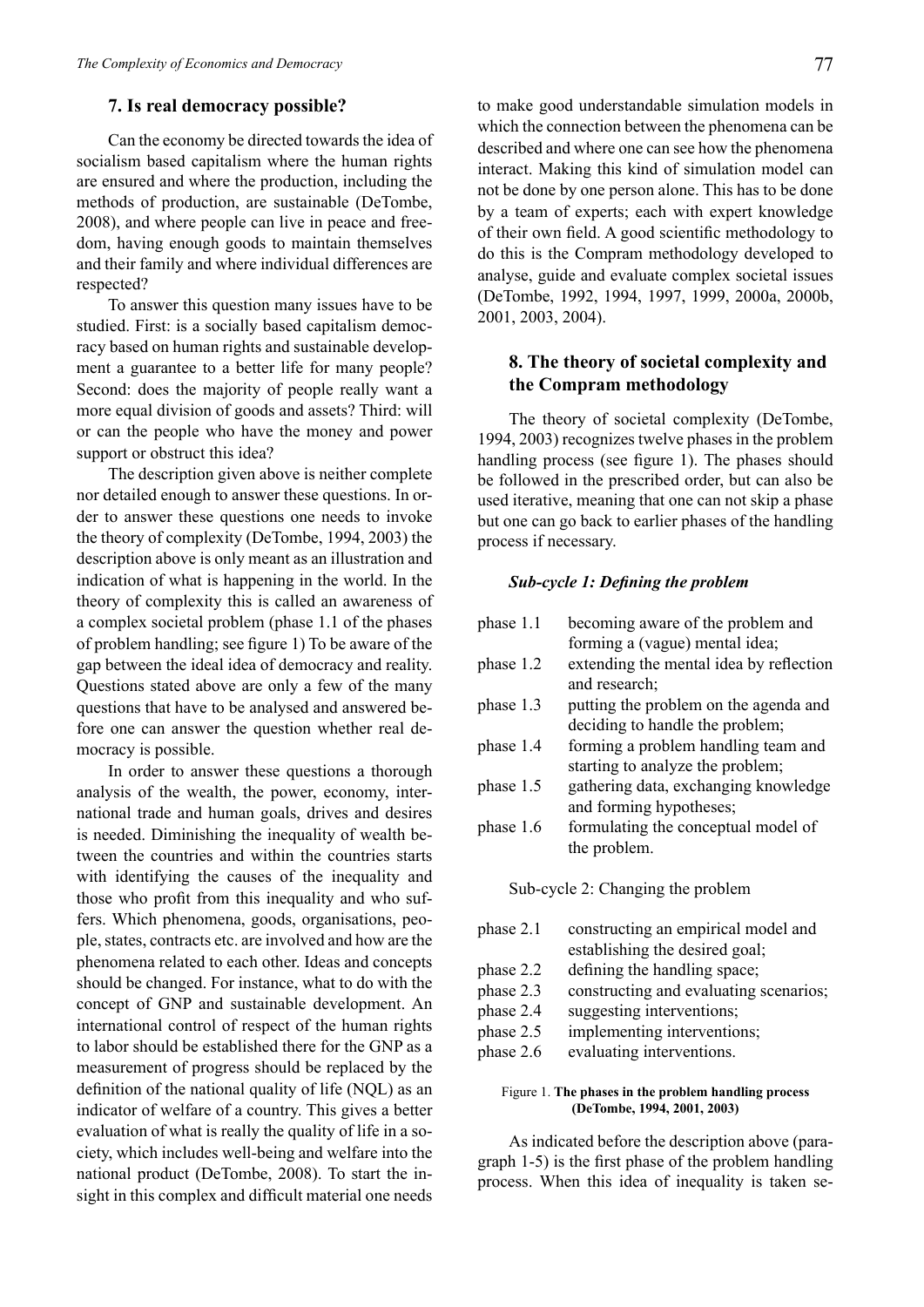riously the next step of extending one's idea about this can be done by thinking, discussing and reading (phase 1.2). Then one can try to put this on an (international) agenda (phase 1.3). When accepted, this problem can be taken up by a problem owner, who can start handling this problem (phase 1.4 to 2. 6). This needs a good and thorough scientifically based methodology.

The Compram methodology is a good and thorough scientifically based methodology for analyzing and handling societal complexity. The methodology is based on the idea that handling complex societal problems should be done with a team of experts and actors. The problem handling process should be open, transparent and possible to follow by and be controlled by outsiders. The Compram methodolo $gy<sup>22</sup>$  is based on the idea that each societal problem is based on elements of knowledge, power and emotion.

The Compram methodology has six basic steps (see figure 3). Each step is performed by a group of problem handlers guided by a facilitator. The problem owner asks a facilitator to guide the problem handling (process problem handling phase 2, Compram methodology step 1).

### *Step 1 of the Compram methodology*

In the first step of the problem handling process the facilitator invite experts with knowledge of a part of the problem. For the first question 'How are the assets divided among the people of the world' experts of the field of economic, politics, psychology, agriculture, commerce, developing countries, and religion are invited. Each expert sees by her/his education a part of the problem colored by his/her own field of knowledge (see figure 2).



**Figure 2. Every experts sees a part of the problem**

A carefully composed team of experts describes together the problem and by explaining to each other what certain aspects mean in their field, how this should be interpreted and how they are related. The experts interpret knowledge given by the other experts for their own field. In this way the problem handling team is able to form an overview of the problem. The experts meet several times analyzing the content on knowledge, power and emotions. They analyze which actors are involved, which unorganized groups are affected, what goals different groups have and which directions these groups would support and which not, and what their power is. The emotions will be analyzed in relation to the ideas or goals of the actors. The combined knowledge of the experts, the definition of the problem, will be described in a seven layer model (DeTombe, 1994). This model is created to ease the communication between the experts of different fields. In each layer of the seven layer model the knowledge is given in a different way, from a description of the problem in words, to defining the concept and the status of the knowledge to describing the problem in ways of a causal model, into a conceptual model with the help of a simulation model (system dynamic model). This is done through an iterative process of describing the problem based on the discussion between the experts. Part by part the seven layer model is filled, until the group of experts is convinced that this description of the issue represents the definition of the problem. This is phase 1.4 to 2. 6 of the experts.

| step 1 | analysis and description of the         |
|--------|-----------------------------------------|
|        | problem by a team of neutral content    |
|        | experts: knowledge;                     |
| step 2 | analysis and description of the         |
|        | problem by different teams of actors:   |
|        | power;                                  |
| step 3 | identification of interventions by      |
|        | experts and actors: negotiation;        |
| step 4 | anticipation of the societal reactions: |
|        | emotion;                                |
| step 5 | implementation of the interventions;    |
| step 6 | evaluation of the changes.              |
|        |                                         |

#### **Figure 3. The six steps of the Compram methodology**

#### *Step 2 of the Compram methodology*

The second step of the Compram methodology deals with power. In the second step of the Compram methodology the actors are invited. These are the main actors in the problem. They are invited to give their view on the problem, to see on what conditions and to what extend they like to cooperate and which goals and desires they have. Realizing that the

<sup>&</sup>lt;sup>22</sup> The Compram methodology is advised by the OECD (July 2006) to handle complex societal issues. The 'Final consensus report' is published in

Report on the Workshop on Science and Technology for a Safer Society 20-Jul-2006 http://www.oecd.org/dataoecd/29/2/37163745.pdf.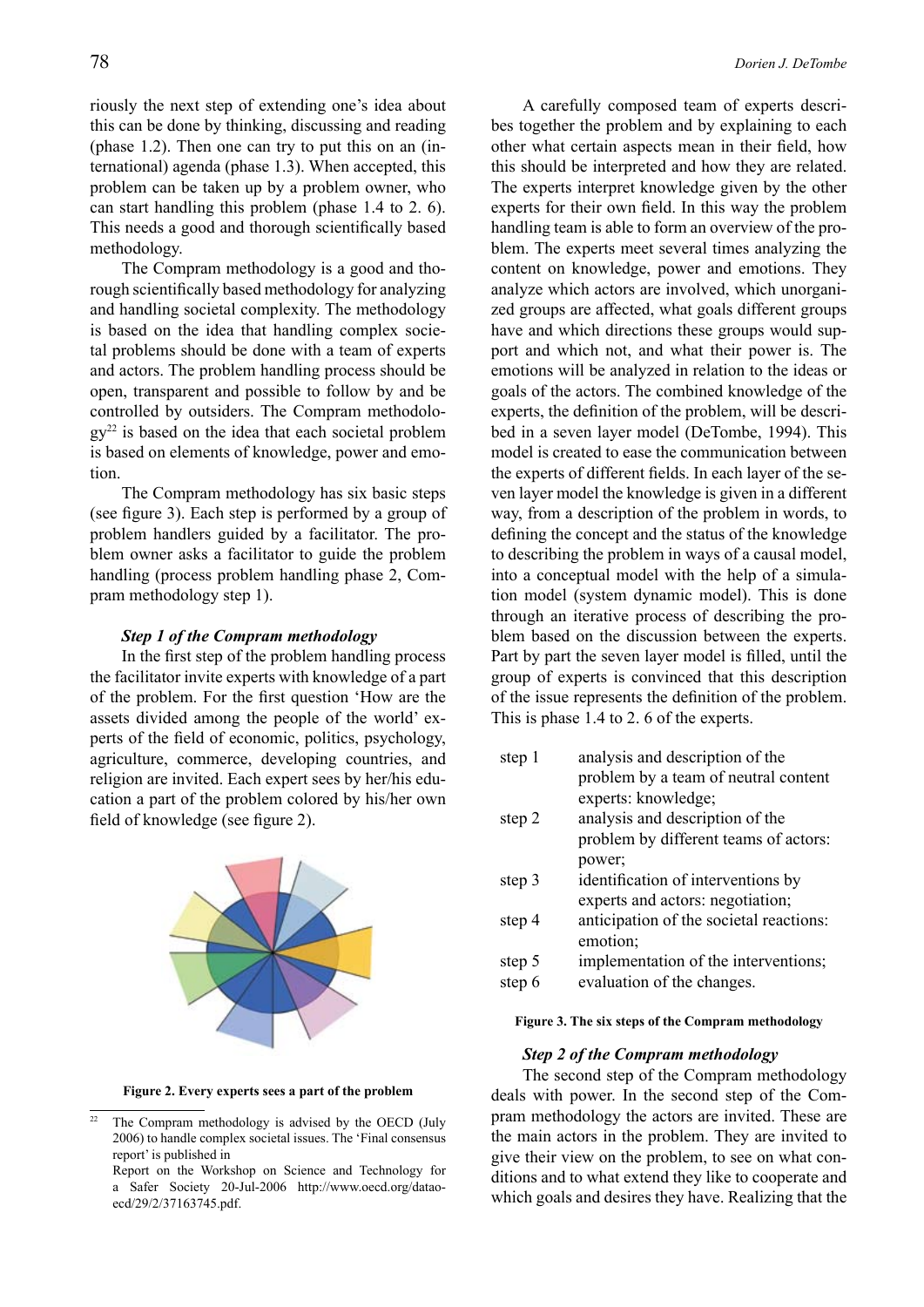world is what it is, the methodology recognizes that major groups of people are not sufficiently represented in these kinds of problem handling processes. The Compram methodology explicitly includes unorganized groups, like in this case, people from developing countries, women, and elderly people as discussion partners in the handling process. Each actor group can, supported by the facilitator, analyse the problem and define the problem expressed in a seven layer model supported in the same way by a facilitator as the experts. Handling complex societal problems is difficult not only because the different kind of phenomena, but also taking the values and ethical aspects of people into account. This is phase  $1.4 - 2.4$  of the handling process of the actors.

#### *Step 3 of the Compram methodology*

In step 3 of the Compram methodology the representatives of the actors groups and the experts discuss together their view on the issue of democracy and the more equal distribution of assets among the people of the world. This is the negotiation step in order to diminish the gap between the rich and poor countries. Many issues in a democracy need to have mutual agreement of the actors involved. In step 3 of the Compram method the actors will explain and negotiate their point of view, the definitions and models, the differences and similarities, with each other and with the experts. The comparison between the views of the actors and that of the experts is made easier by structuring the description of the problem in the same structured way by using the seven layer model including the system dynamic models. Based on scenarios, what–if exercises and try-outs with the models, suggestions can be made for changing the problem towards the mutually agreed goals. This is phase 2.3 and 2.4 of the problem handling process.

#### *Step 4 of the Compram methodology*

Before the changes are implemented the societal reactions must be heard. When the group of representatives agree with each other on certain kinds of interventions, it does not mean that the rest of the world will agree automatically. There for, the outcome of the agreement between the actors and the experts of step 3 of the Compram methodology will be published and is open for discussion with the rest of the people who are involved. In this case the rest of the world, or at least some representatives of the rest. This is step 4 of the Compram methodology. Depending on the reaction of those people the problem handling process can continue or should be brought back to the negotiation table: step 3 of the Compram methodology or sometimes even to step two or one, the definition part.

When agreed upon several possible changes, these interventions can be implemented, carefully guided by a group of problem handlers and the facilitator. This is step 5 of the Compram methodology.

#### *Step 6 of the Compram methodology*

Directly after step 5 of the Compram methodology the problem handling process itself should be evaluated. Is the problem handling process performed in the right way? Are issues overseen? What can be improved next time? This is step 6 of the Compram methodology. After several years, the implementation should be evaluated. What has changed meanwhile in the world? Are the goals still valid and wanted? Is the effect of the intervention some steps nearer to the desired goals? Often at this moment in time, parts of the problem handling process should be performed again, because complex societal process tend to change, often, unexpectedly and suddenly in unforeseen directions.

### **Conclusions and summary**

We live in a world in which the majority of the people can hardly support themselves, while a small group of people enjoy excessive wealth. This is far from the ideal of democracy where goods and assets of the world should be equally divided among people, where living and production is based on sustainable development. This ideal can be realized in a kind of socially based capitalist democracy where human rights are respected and ensured. If the people want this kind of ruling many things should be changed. What has to be abandoned or at least diminished is war, child labor, prostitution, and corruption. Then the concept of foreign aid should be changed from giving technological goods, to abandon corruption and war, and establishing democracy.

The main question is do people want this? The power is in the hands of the wealthy. In order to get some insight into this problem one needs to make a thoroughly scientific analysis of the world. This should be done based on the theory of societal complexity using a methodology with which teams of experts and actors can make an analysis of the situation and, based on simulation models and scenarios, see where changes can be made. This can be done by the scientifically based methodology: the Compram methodology<sup>23</sup>.

<sup>&</sup>lt;sup>23</sup> Many articles and books are published about the Compram methodology. Available at: http://www.geocities.com/doriendetombe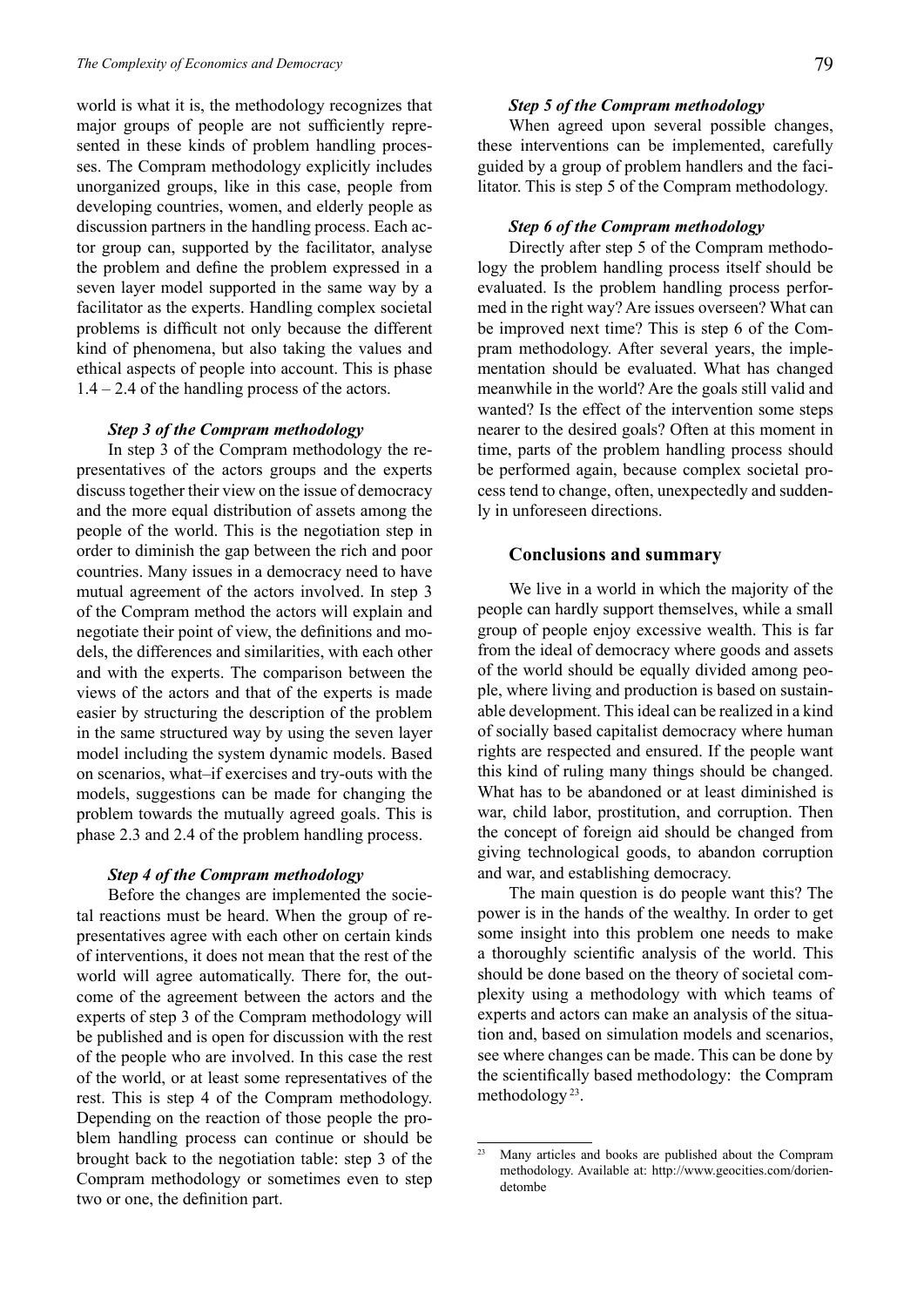Handling complex societal problems needs a special approach. Handling societal problems in an interdisciplinary way has become a must for our society. The challenge is to combine the knowledge of the social sciences, technological sciences and natural sciences in such a way that new knowledge and insights are created. The problems society is confronted with are difficult to handle. There is a growing gap between the complexity of these problems, the need for interdisciplinarity and the way the knowledge, for instance on universities, is organized. There is a need for better methods and tools, more knowledge and imagination. Scientific knowledge is needed to survive amidst these problems.

Therefore the theory of societal complexity is a field of scientific attention which combines knowledge from different sciences. Some of the scientific and real life reasons for this special approach are that the complex societal problems are seldom completely defined, change during their development, involve many actors each with a different view on the problem, with different interest and with different 'solutions' in mind, have a large impact on society and involve a large amount of money. In handling complex societal problems technology supported by science can play a role, however, only as an extension of human capacity not as submitting human capacity. Handling these kinds of problems belongs to the field of theory of societal complexity. The claim of this field is that complex societal problems should be handled in according to the approaches, methods and tools in the field of societal complexity.

To find out what we know about the problem, who is affected by it, which parties are involved, who benefits and who suffers, the emotions and political vulnerability, one has to analyze the problem. This needs an interdisciplinary approach. An interdisciplinary group of knowledge experts should analyze the situation and discuss possible changes. Then stakeholders should discuss the issue and give their opinion on the situation. Together the experts and stakeholders should find some fruitful changes. The interventions should be carefully implemented and evaluated on their desired effect on the problem.

### **References**

- 1. Bourdieu, P. (1984) *Distinction. A social Critique of the Judgment of Taste*. Harvard University Press, Cambridge, Massachusetts, USA. Translated from: La Distinction: critique sociale du jugement. (1979). Les Editions de Minuit, Paris, France
- 2. DeTombe, D. J. & A. J. Muntjewerff. maar ja , daar hebben vrouwen niet veel keus in (Dutch). The connection between school and labour of women before and after the second world war. Amsterdam: University of Amsterdam.
- 3. Caruna, J. (2008) IMF Global financial Stability Report.
- 4. Diamond, J. (1997) Guns, germs and steel. a short history of everybody for the last 13. 000 years. London: Vintage Random House
- 5. DeTombe, D. J. (1992) Chaos en epidemiologische scenario's: het aids scenario. Onzekerheden in de voorspelling van de Aids epidemie (Dutch) in Dijkum, van, C. & D. J. de Tombe (red. ) (1992) *Gamma Chaos. Onzekerheid en orde in de menswetenschappen.* Bloemendaal: Aramith uitgevers, 173 p. ISBN 90-68341057.
- 6. DeTombe, D. J. (1994) *Defining complex interdisciplinary societal problems*. A theoretical study for constructing a co-operative problem analyzing method: the method Compram. Amsterdam: Thesis publishers Amsterdam (thesis), 439 p. ISBN 90 5170 302-3. Available at: http://www. geocities. com/doriendetombe
- 7. DeTombe, Dorien J. *(1997) Using The Seven Layer Model Of The Method Compram For Analyzing Complex Technical Policy Problems. Connecting Groupware Groupsystems V With The Conceptual Modeling Software Cope.* European Journal of Operational Research, Bruges Belgium. http://infolab. kub. nl/eurogdss/97dorien. htm.
- 8. DeTombe, Dorien J. (1999) Facilitating complex technical policy problems*.* In Stuhler, E. & D. J. DeTombe (Eds. ) Volume 5, *Cognitive Psychological Issues and Environment Policy Application,* Research on Cases and Theories. Munchen/Mering: Hampp Verlag, p. 119–127. ISBN 3-87988-355-6; ISSN 0940-2829.
- 9. DeTombe, D. J. (2000a) Anticipating and avoiding opposition in large technological projects. *International Journal of Technology Management* 19(3/4/5): p. 301–312.
- 10. DeTombe, D. J. (2000b) "A new method for handling complex spatial problems". In A. Reggiani (Ed. ). *Spatial Economic Science: New Frontiers in Theory and Methodology*. Berlin: Springer Verlag, p. 212– 240.
- 11. DeTombe, D. J. (2001) Compram, a Method for Handling Complex Societal Problems, *European Journal of Operational Research*, *Vol. 129-2*, 16 March 2001.
- 12. DeTombe, D. J.(2003) *Handling Complex Societal Problems*. International Handbook of Social Impact Assessment. Conceptual and Methodological Advances H. Becker & F. Vanclay. Australia: Edward Elgar Publishers.
- 13. DeTombe, Dorien (2004) *Causality in Complexity* Proceedings of the RC33 Sixth International Conference on Social Science Methodology, cd, http:// www. siswo. uva. nl/rc33/, Siswo: Amsterdam, The Netherlands, Europe.
- 14. DeTombe, Dorien (2008) Towards sustainable development: a complex process *International Journal on Environment and Sustainable Development.*